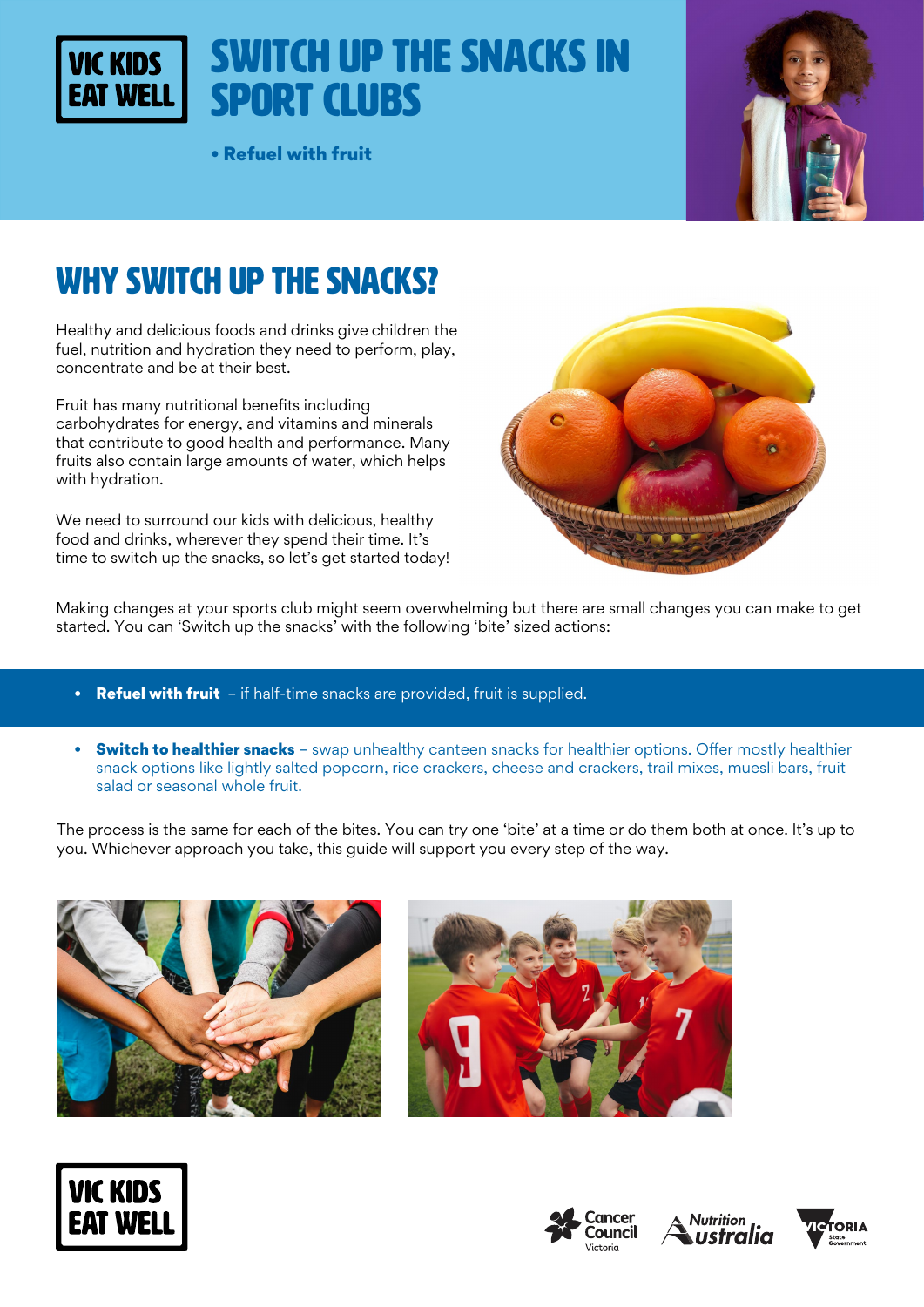# Refuel with Fruit – WHAT'S INVOLVED?

The 'Refuel with fruit' bite includes swapping fruit as a snack for junior players if half-time snacks are provided. Here are some practical and easy-to-prepare fruit options for half-time snacks:

- sliced oranges or apples
- watermelon wedges
- halved bananas
- grapes.

Note: for something more substantial during long tournaments or all-day events, consider offering veggie sticks or cut up sandwiches with lean meat and salad.



### To refuel with fruit, follow our three simple steps:





## STEP ONE: REVIEW

Start by reviewing what half-time snacks are currently available at the club.

Identify healthier snacks that are already available, and less-healthy varieties that could be swapped over.

Consider all the snacks provided at half-time during the game and find out if the club also provides snacks to players before or after games.

Note: a half-time snack is not essential for physical activity that lasts less than 75-minutes, so consider whether a snack is really needed.









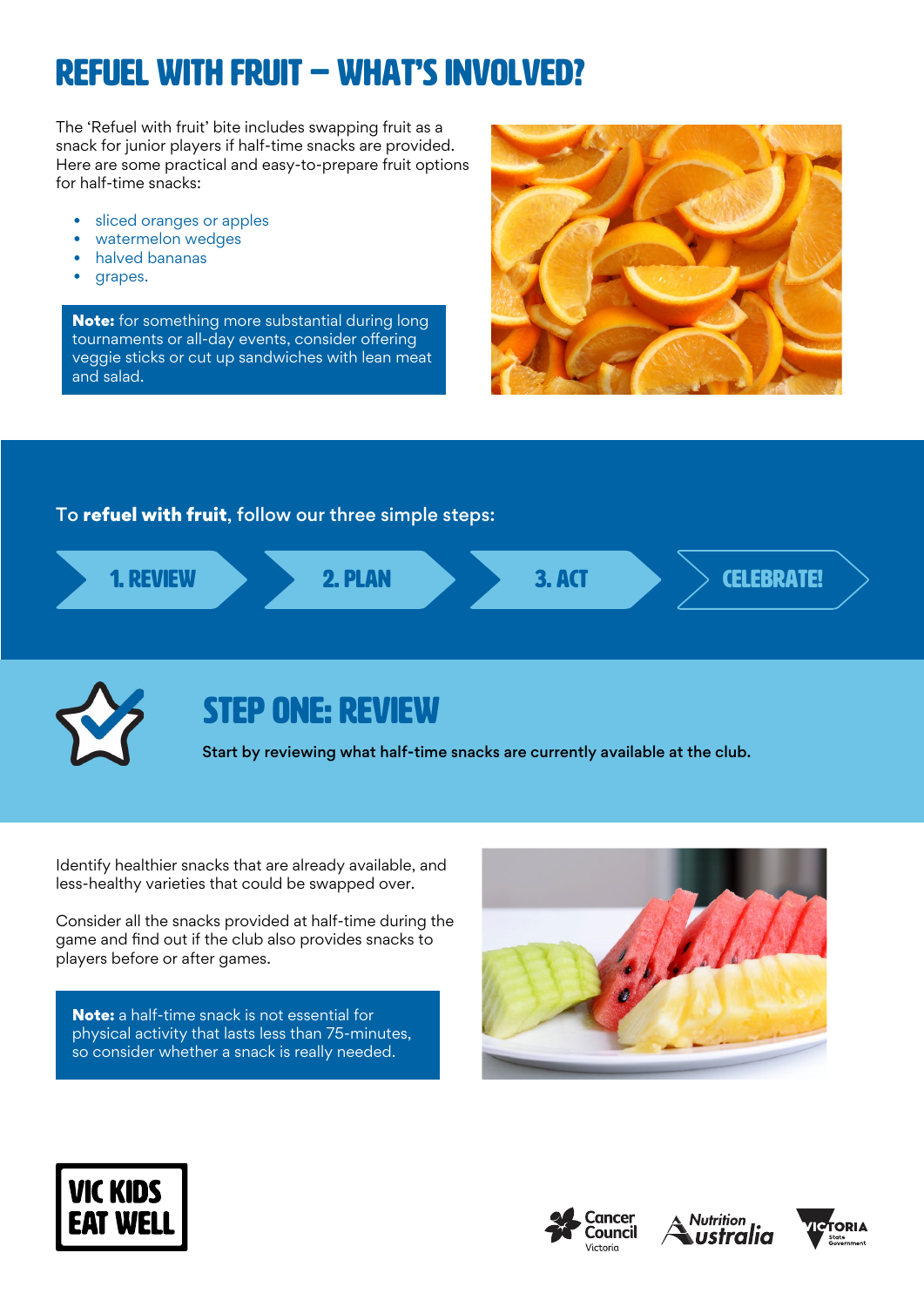

STEP TWO: PLAN

Now you know what you have, decide how you will make your changes.

#### What changes do you need to make to swap your snacks over to fruit during games?

Find out who provides the snacks on game days. It could be:

- someone from the club, such as the coach or a volunteer
- a parent of a child who plays at the club, via a roster system.

If the club provides the snacks, contact the person responsible from the club to discuss fruit or other healthier snacks that the club can provide, and where they could purchase them locally. The club could consider entering into a sponsorship arrangement with a local fruit supplier or supermarket to facilitate this.

If the snacks are provided by parents who are rostered on, consider how to communicate the new requirement for supplying fruit or other healthier snacks. For example, communication may be via club newsletters or emails to parents, social media or announcements at training.

Also consider having a fridge or esky available to store the fruit or other healthier snacks for games on hot days.



## STEP THREE: ACT

Now you've done all the groundwork, it's time to put it into action.

### Supporting success

Ensure that coaches, club officials and parents are encouraging junior players to consume the fruit provided on game days.

Most importantly, make sure junior players are drinking water and keeping hydrated!

### rEsources referenced in this guide:

[Right Stuff: Healthy halftime snacks – NSW Government](https://rightstuff.health.nsw.gov.au/wp-content/uploads/2020/06/healthy-halftime-snacks-V2.pdf)

[Half-time snacks for active kids – Sports Dietitians Australia](https://www.sportsdietitians.com.au/factsheets/children/https-www-sportsdietitians-com-au-wp-content-uploads-2020-01-half-time-snacks-for-active-kids-pdf/)